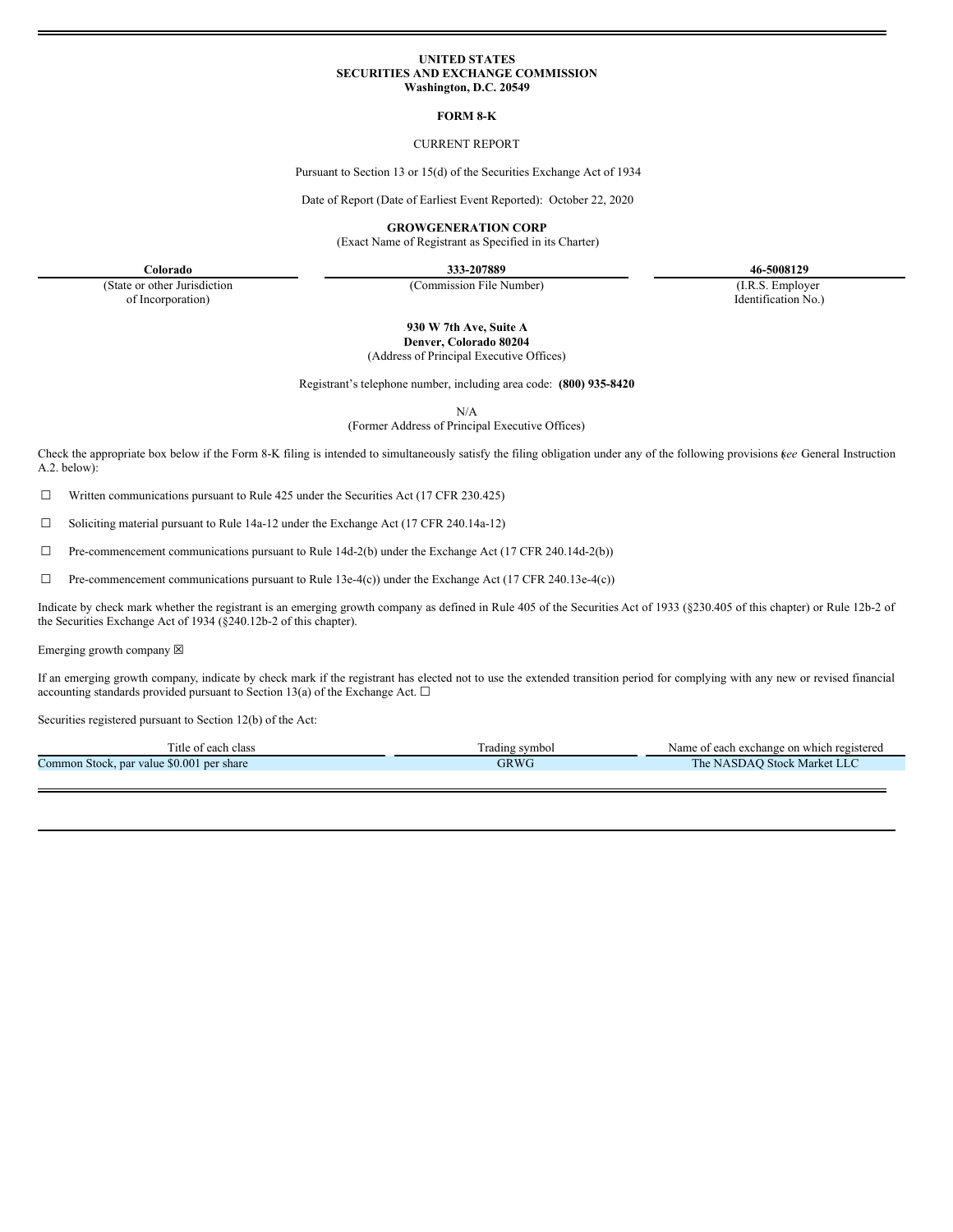## **Section 7 – Regulation FD**

# Item 7.01. Regulation FD Disclosure

On October 22, 2020, GrowGeneration Corp. (the "Company")published a press release regarding its intention to release third quarter financial results for the quarterended September 30, 2020, after market close on Wednesday, November 11, 2020.

A copy of the press release is attached hereto as Exhibit 99.1. The information contained in this Current Report on Form 8-K (including the exhibit) is being furnished and shall not be deemed "filed" for the purposes of Section 18 of the Securities Exchange Act of 1934, as amended (the "Exchange Act"), or otherwise subject to the liabilities of that Section, nor shall it be deemed incorporated by reference in any filing under the Securities Act of 1933, as amended, or the Exchange Act, except as otherwise expressly stated in such filing.

## **Section 9 – Financial Statements and Exhibits**

## Item 9.01. Financial Statements and Exhibits

(c) Exhibits

| Exhibit No. | Description                                                                 |
|-------------|-----------------------------------------------------------------------------|
| 99.1        | 2020<br>-Re<br>$\mathbf{p_{ref}}$<br>October <sup>*</sup><br>dated<br>lease |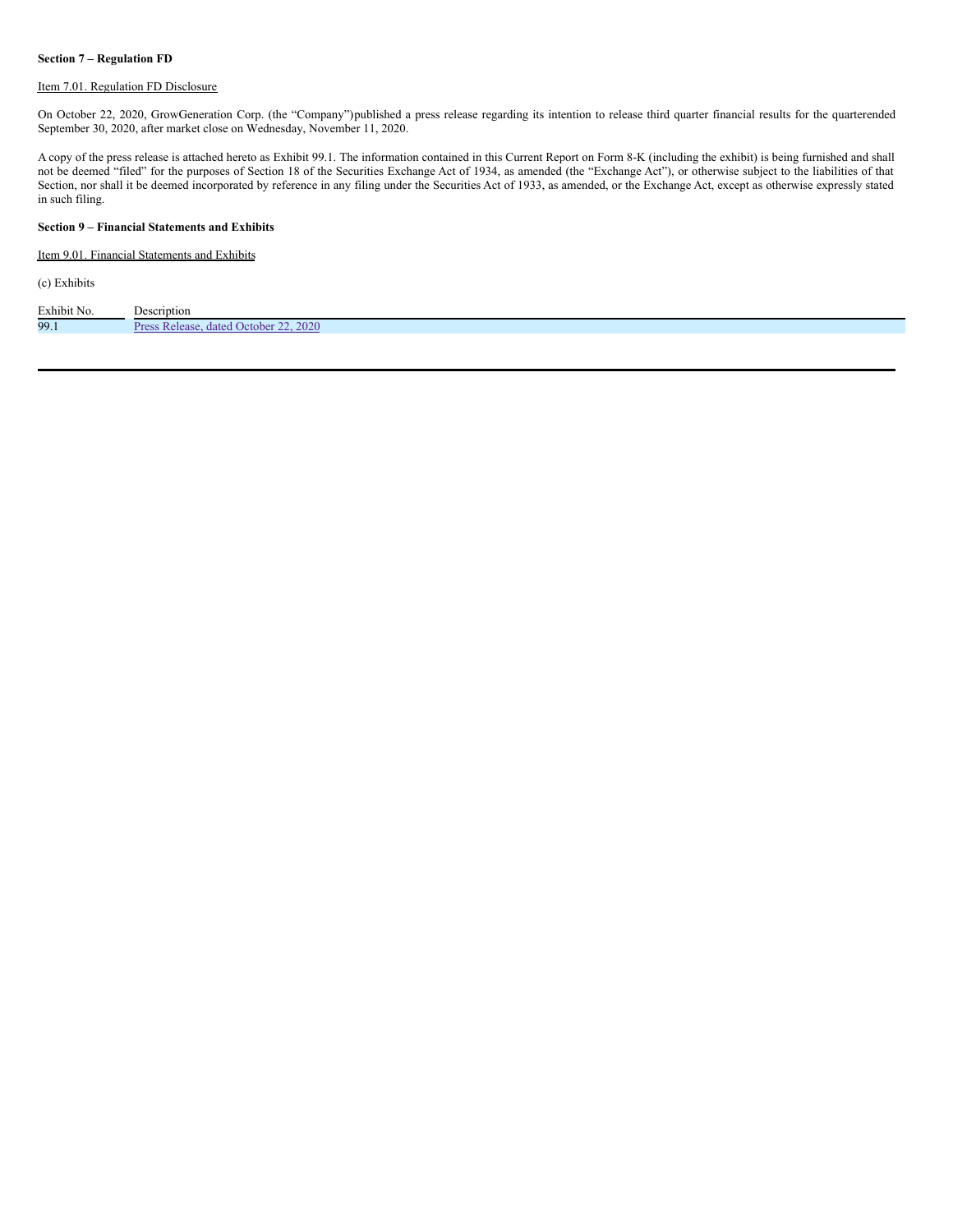## **SIGNATURES**

Pursuant to the requirements of the Securities Exchange Act of 1934, as amended, the Registrant has duly caused this report to be signed on its behalf by the undersigned thereunto duly authorized.

# Date: October 22, 2020 **GrowGeneration Corp.**

| By:    |
|--------|
| Name:  |
| Title: |

/s/ Darren Lampert Name: Darren Lampert Title: Chief Executive Officer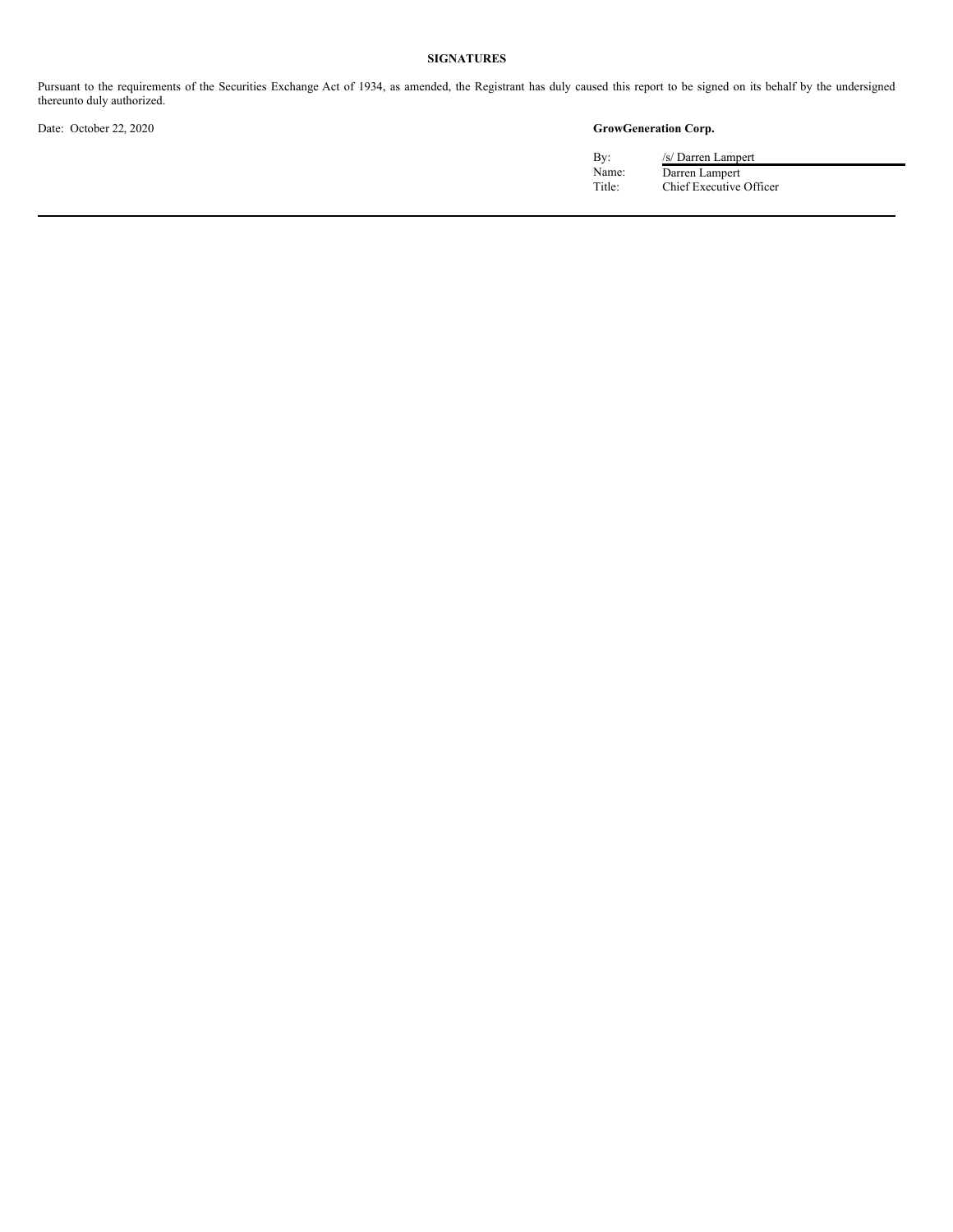# <span id="page-3-0"></span>**GrowGeneration Corp to Announce Third Quarter 2020 Financial Results on Wednesday, November 11, 2020**

DENVER, Colo., October 22 2020 /PRNewswire/ - GrowGeneration Corp. (NASDAQ: GRWG), the largest chain of specialty retail hydroponic and organic garden centers announced today it will release its financial results for the third quarter ended September 30, 2020, after market close on Wednesday, November 11, 2020. The announcement will be followed by a live earnings conference call on Thursday, November 12, 2020 at 9:00 a.m. ET.

To participate in the call, please dial**(888)-664-6383** (domestic) or **(416)-764-8650** (international). The conference access code is **96567037**. This call is being webcast and can be accessed by on the Investor Relations section of the GrowGeneration website at: IR.growgeneration.com.

A replay of the webcast will be available approximately two hours after the conclusion of the call and remain available for approximately 90 calendar days.

#### **About GrowGeneration Corp.**

GrowGen owns and operates specialty retail hydroponic and organic gardening stores. Currently, GrowGen has 31 stores, which include 5 locations in Colorado, 6 locations in California, 2 locations in Nevada, 1 location in Washington, 6 locations in Michigan, 1 location in Arizona, 1 location in Rhode Island, 4 locations in Oklahoma, 1 location in Oregon, 3 locations in Maine and 1 location in Florida. GrowGen also operates an online superstore for cultivators at growgeneration.com. GrowGen carries and sells thousands of products, including organic nutrients and soils, advanced lighting technology and state of the art hydroponic equipment to be used indoors and outdoors by commercial and home growers. Our mission is to own and operate GrowGeneration branded stores in all the major states in the US and Canada. Management estimates that roughly 1,000 hydroponic stores are in operation in the US. By 2025, the global hydroponics system market is estimated to reach approximately \$16 billion.